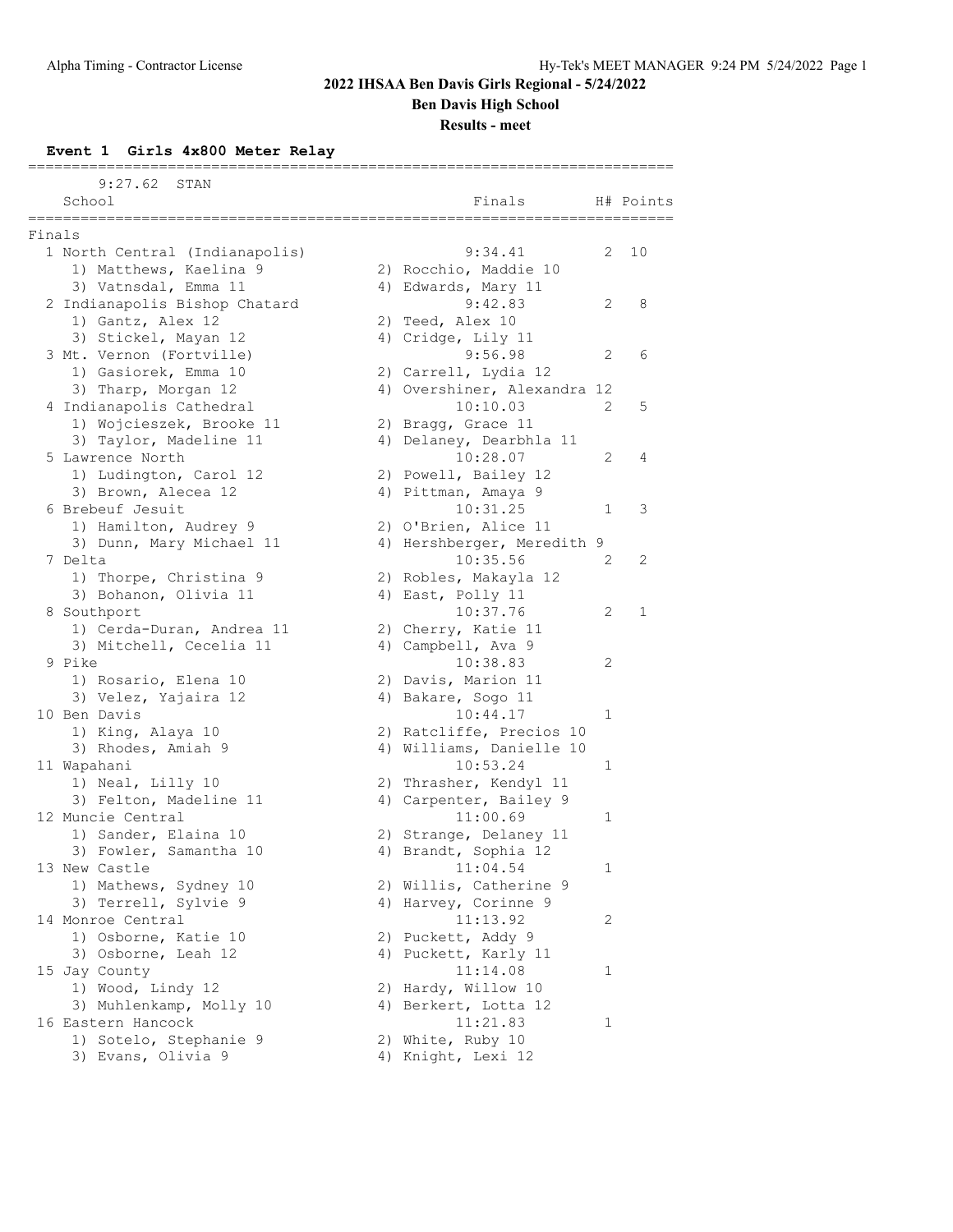**Ben Davis High School**

**Results - meet**

**Event 2 Girls 100 Meter Dash**

| 12.33 STAN<br>Name    | Year School           | Prelims    | H#             |          |
|-----------------------|-----------------------|------------|----------------|----------|
|                       |                       |            |                |          |
| Preliminaries         |                       |            |                |          |
| 1 Crooke, Kya         | 9 Heritage Christian  | 12.210STAN | 2              |          |
| 2 Elliott, Ramiah     | 12 North Centra       | 12.260STAN |                |          |
| 3 Jones, Nyla         | 12 Ben Davis          | 12.220STAN | $\overline{2}$ |          |
| 4 Jones, Catalla      | 11 Pike               | 12.660     |                |          |
| 5 Jewell, Lailah      | 10 North Centra       | 12.56q     |                |          |
| 6 Hall, Anyssa        | 12 New Castle         | 12.70q     |                |          |
| 7 Ennis, Malia        | 11 Brebeuf Jesuit     | 12.73q     |                | 1 12.724 |
| 8 Kerns, Alyvia       | 10 Lawrence Central   | 12.73q     |                | 1 12.725 |
| 9 Smith, Ariana       | 10 Ben Davis          | 12.76q     | 2              |          |
| 10 Smith, Elise       | 10 Heritage Christian | 12.96      | $\overline{2}$ |          |
| 11 Howell, Madilyn    | 11 Cowan              | 12.99      | $\overline{2}$ |          |
| 12 Broaders, Talaya   | 9 Lawrence North      | 13.07      |                |          |
| 13 Benjamin, Mireya   | 10 Herron             | 13.12      |                |          |
| 14 Sims-Jones, Garynn | 12 Muncie Central     | 13.21      | $\overline{2}$ |          |
| 15 Wehrly, Natalie    | 11 Jay County         | 13.33      |                |          |

#### **Event 3 Girls 100 Meter Hurdles**

=========================================================================

| 15.08 STAN           |                       |                    |                |
|----------------------|-----------------------|--------------------|----------------|
| Name                 | Year School           | Prelims            | H#             |
| 1 Sanders, Reese     | 12 Cathedral          | 14.890STAN         | $\mathbf{1}$   |
| 2 Sowinski, Mary Bea | 12 Chatard            | 15.660             | $\overline{2}$ |
| 3 Hogan, Reane'e     | 10 Ben Davis          | 15.480             |                |
| 4 Purnell, Pa'Shence | 10 Herron             | 16.190             | $\mathcal{L}$  |
| 5 Addison, Caressa   | 11 Pike               | 16.10 <sub>q</sub> |                |
| 6 Campbell, Caitlyn  | 11 Winchester C       | 16.37q             |                |
| 7 Villarias, Abi     | 11 Ritter             | 16.40q             | $\mathbf{1}$   |
| 8 Allen, Zoe         | 11 Anderson           | 16.43 <sub>q</sub> | $\overline{2}$ |
| 9 Schultze, Alaina   | 12 Heritage Christian | 16.55q             | 1              |
| 10 Liscomb, Nevaeh   | 10 Ben Davis          | 16.61              | $\overline{2}$ |
| 11 Felts, Grace      | 11 Chatard            | 16.93              | $\overline{2}$ |
| 12 Springman, Sydney | 10 Eastern Hancock    | 17.04              | 1              |
| 13 Stanfield, Anna   | 10 Mt. Vernon (       | 17.13              | $\mathcal{L}$  |
| 14 Fleck, Braelyn    | 11 Delta              | 17.67              |                |
| 15 Mayo, Nichole     | 10 Cathedral          | 18.64              | 2              |

=========================================================================

#### **Event 4 Girls 200 Meter Dash**

| 25.09<br>STAN      |                     |            |          |
|--------------------|---------------------|------------|----------|
| Name               | Year School         | Prelims    | H#       |
| 1 Elliott, Ramiah  | 12 North Centra     | 24.600STAN | 2        |
| 2 Simmons, Kacyra  | 12 Ben Davis        | 24.730STAN |          |
| 3 Awosanya, Modupe | 12 Southport        | 25.560     | 2        |
| 4 Bailey, Janae    | 11 North Centra     | 25.570     |          |
| 5 Hall, Anyssa     | 12 New Castle       | 26.26q     | 2        |
| 6 Randolph, Sydney | 12 Pike             | 26.46q     |          |
| 7 Mundy, Maya      | 11 Perry Meridian   | 26.67q     | 2        |
| 8 Ennis, Malia     | 11 Brebeuf Jesuit   | 26.72q     | 2        |
| 9 Kerns, Alyvia    | 10 Lawrence Central | 26.80q     | 1 26.794 |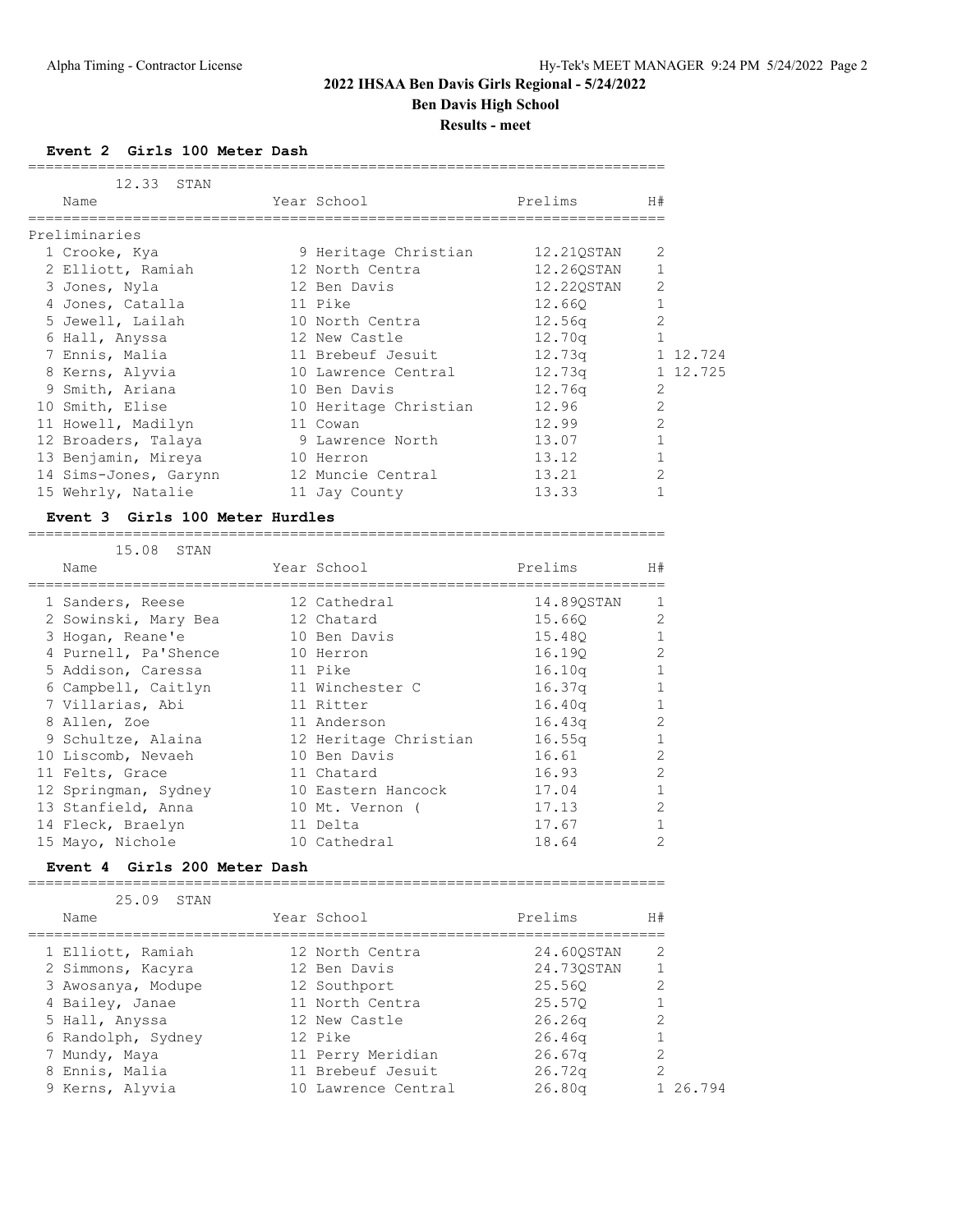## **2022 IHSAA Ben Davis Girls Regional - 5/24/2022 Ben Davis High School**

**Results - meet**

#### **....Event 4 Girls 200 Meter Dash**

| 10 Miles, Brooke      | 11 Yorktown       | 26.80 | 1 26.799 |
|-----------------------|-------------------|-------|----------|
| 11 Fields, Mariyah    | 12 Ben Davis      | 26.81 |          |
| 12 Broaders, Talaya   | 9 Lawrence North  | 27.19 |          |
| 13 Taylor, Brooklyn   | 9 Pike            | 27.43 |          |
| 14 Sims-Jones, Garynn | 12 Muncie Central | 27.48 |          |
| 15 Wehrly, Natalie    | 11 Jay County     | 28.03 |          |

#### **Event 3 Girls 100 Meter Hurdles**

=======================================================================

| 15.08<br>STAN                   |                       |            |               |
|---------------------------------|-----------------------|------------|---------------|
| Name                            | Year School           | Finals     | Points        |
|                                 |                       |            |               |
| Finals                          |                       |            |               |
| 1 Sanders, Reese                | 12 Cathedral          | 14.91 STAN | 10            |
| 2 Sowinski, Mary Bea 12 Chatard |                       | 15.50      | 8             |
| 3 Hogan, Reane'e                | 10 Ben Davis          | 15.66      | 6             |
| 4 Purnell, Pa'Shence            | 10 Herron             | 16.06      |               |
| 5 Schultze, Alaina              | 12 Heritage Christian | 16.27      |               |
| 6 Addison, Caressa              | 11 Pike               | 16.32      | 3             |
| 7 Allen, Zoe                    | 11 Anderson           | 16.66      | $\mathcal{P}$ |
| 8 Campbell, Caitlyn             | 11 Winchester C       | 16.79      |               |
| 9 Villarias, Abi                | 11 Ritter             | 16.98      |               |

#### **Event 2 Girls 100 Meter Dash**

| 12,33 STAN        |             |                      |            |               |
|-------------------|-------------|----------------------|------------|---------------|
| Name              | Year School |                      | Finals     | Points        |
| 1 Elliott, Ramiah |             | 12 North Centra      | 12.00 STAN | 10            |
| 2 Jones, Nyla     |             | 12 Ben Davis         | 12.26 STAN | 8             |
| 3 Crooke, Kya     |             | 9 Heritage Christian | 12.44      | 6             |
| 4 Jewell, Lailah  |             | 10 North Centra      | 12.52      | 5             |
| 5 Ennis, Malia    |             | 11 Brebeuf Jesuit    | 12.78      | 4             |
| 6 Jones, Catalla  | 11 Pike     |                      | 12.80      | 3             |
| 7 Hall, Anyssa    |             | 12 New Castle        | 12.86      | $\mathcal{D}$ |
| 8 Smith, Ariana   |             | 10 Ben Davis         | 12.94      |               |
| 9 Kerns, Alyvia   |             | 10 Lawrence Central  | 13.13      |               |

=======================================================================

#### **Event 5 Girls 1600 Meter Run**

#### =======================================================================

| $5:02.36$ STAN                     |                |              |               |
|------------------------------------|----------------|--------------|---------------|
| Name                               | Year School    | Finals       | Points        |
|                                    |                |              |               |
| 1 Southerland, Nicki 10 Delta      |                | 4:48.72 STAN | 10            |
| 2 Farley, Gretchen 11 Park Tudor   |                | 4:54.12 STAN | 8             |
| 3 Rocchio, Maddie 10 North Centra  |                | 5:21.76      | 6             |
| 4 Schwab, Katelin 12 Pike          |                | 5:24.01      | 5             |
| 5 Matthews, Kaelina 9 North Centra |                | 5:26.40      |               |
| 6 Norris, Faith                    | 10 Daleville   | 5:31.09      | 3             |
| 7 Harvey, Lydia 11 New Castle      |                | 5:32.28      | $\mathcal{P}$ |
| 8 Tharp, Morgan 12 Mt. Vernon (    |                | 5:34.78      |               |
| 9 Schmalz, Ayva 12 Decatur Central |                | 5:36.89      |               |
| 10 Thrasher, Kendyl                | 11 Wapahani    | 5:39.89      |               |
| 11 Gale, Emma                      | 9 Mt. Vernon ( | 5:44.44      |               |
| 12 Jacob, Sarah                    | 12 Ritter      | 5:50.11      |               |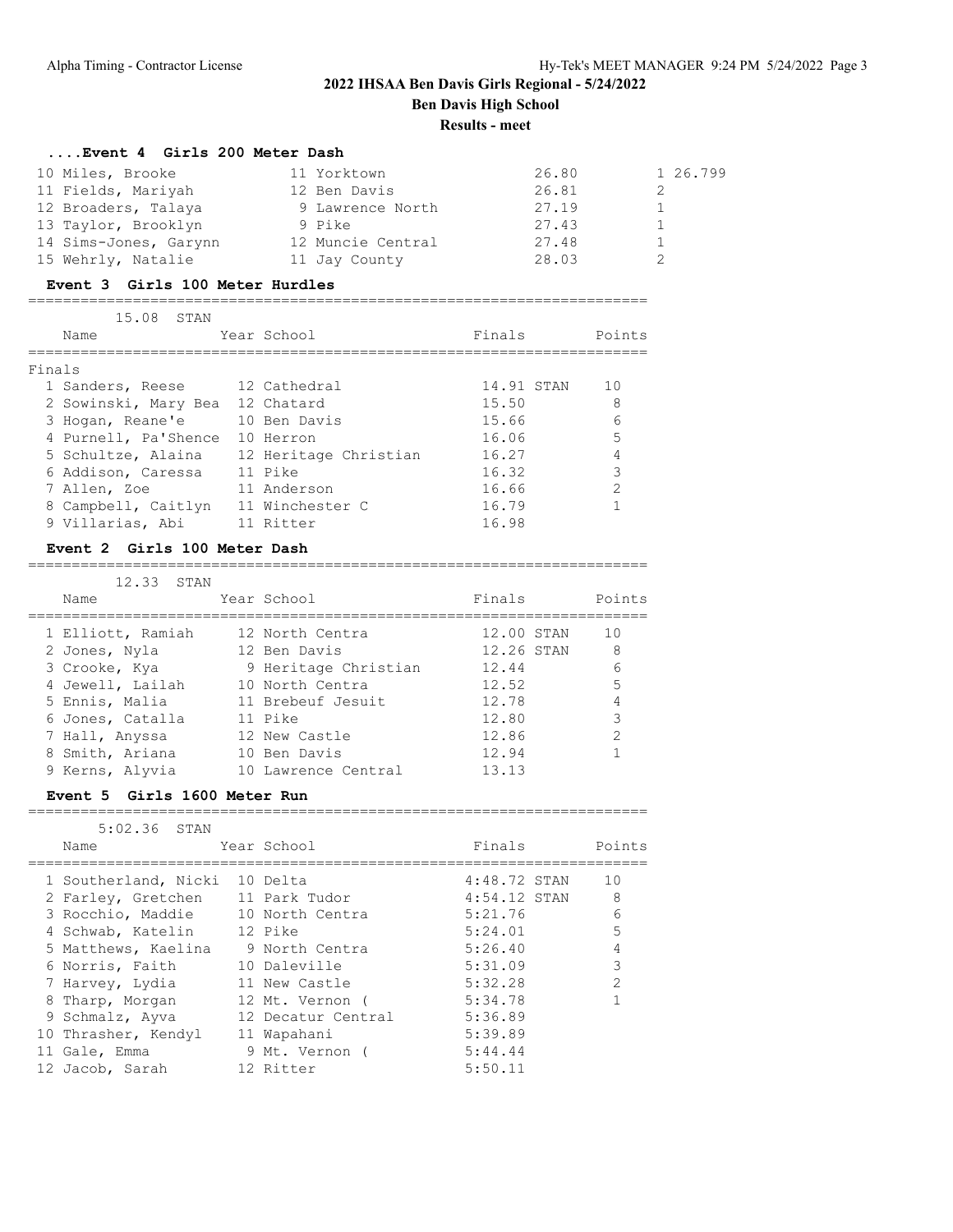**Ben Davis High School**

**Results - meet**

### **....Event 5 Girls 1600 Meter Run**

| 13 Wojcieszek, Brooke 11 Cathedral |                   | 5:52.63 |
|------------------------------------|-------------------|---------|
| 14 Delaney, Dearbhla               | 11 Cathedral      | 5:54.35 |
| 15 Coe, Addison                    | 10 Monroe Central | 6:00.17 |
| -- Mitchell, Cecelia               | 11 Southport      | DNF     |

### **Event 6 Girls 4x100 Meter Relay**

==========================================================================

| 48.62<br>STAN                                             |    |                          |                |           |
|-----------------------------------------------------------|----|--------------------------|----------------|-----------|
| School                                                    |    | Finals                   |                | H# Points |
| 1 North Central (Indianapolis)                            |    | 48.31 STAN               | 2.             | 10        |
| 1) Jones, Cassity 11                                      |    | 2) Bailey, Janae 11      |                |           |
| 3) Ball, Daisjah 11                                       |    | 4) Jewell, Lailah 10     |                |           |
| 2 Pike                                                    |    | 49.17                    | $\overline{2}$ | 8         |
| 1) Soriano Rodriguez, Katherine 11 2) Randolph, Sydney 12 |    |                          |                |           |
| 3) Horton, Lauren 12                                      |    | 4) Jones, Catalla 11     |                |           |
| 3 Indianapolis Bishop Chatard                             |    | 49.26                    | 2              | 6         |
| 1) Duncan, Addison 10                                     |    | 2) Miller, Adeline 10    |                |           |
| 3) Buels, Brianna 11                                      | 4) | Stapleton, Emma 12       |                |           |
| 4 Heritage Christian                                      |    | 49.41                    | 2              | 5         |
| 1) Burdine, Carsyn 12                                     |    | 2) Crooke, Kya 9         |                |           |
| 3) Harris, Erin 11                                        |    | 4) Smith, Elise 10       |                |           |
| 5 Southport                                               |    | 49.81                    | 1              | 4         |
| 1) Awosanya, Modupe 12                                    |    | 2) Prince, Amani 11      |                |           |
| 3) Matlock, Haley 12                                      |    | 4) Taylor, Jada 12       |                |           |
| 6 Lawrence North                                          |    | 49.95                    | $\overline{2}$ | 3         |
| 1) Barnum, Megan 12                                       |    | 2) Thompson, Tionna 11   |                |           |
| 3) Shabazz, Amira 10                                      |    | 4) Broaders, Talaya 9    |                |           |
| 7 Indianapolis Cathedral                                  |    | 50.48                    | 2              | 2         |
| 1) Wasiak, Annah 9                                        |    | 2) Sanders, Sidney 11    |                |           |
| 3) Kimble, Milani 12                                      |    | 4) Kubacki, Kate 9       |                |           |
| 8 Brebeuf Jesuit                                          |    | 50.96                    | 2              | 1         |
| 1) Siegel, Maddie 12                                      |    | 2) Baker, Marissa 10     |                |           |
| 3) Ennis, Malia 11                                        |    | 4) Anderson, Nathalie 10 |                |           |
| 9 Yorktown                                                |    | 51.00                    | 1              |           |
| 1) Spangler, Mya 9                                        |    | 2) Brooks, Paige 11      |                |           |
| 3) Taylor, Paige 12                                       |    | 4) Miles, Brooke 11      |                |           |
| 10 Herron                                                 |    | 51.30                    | 1              |           |
| 1) Benjamin, Mireya 10                                    |    | 2) Purnell, Pa'Shence 10 |                |           |
| 3) Price, Ali 12                                          |    | 4) Zinerman, Jayonna 10  |                |           |
| 11 Muncie Central                                         |    | 51.74                    | 1              |           |
| 1) Kates, Amya 11                                         |    | 2) Sims-Jones, Garynn 12 |                |           |
| 3) Sims, Mariah 12                                        |    | 4) Clair, Demya 9        |                |           |
| 12 Anderson                                               |    | 52.01                    | 1              |           |
| 1) Starks, Jacelyn 10                                     |    | 2) Allen, Zoe 11         |                |           |
| 3) Golden, Reality 12                                     |    | 4) Howard, Hope 12       |                |           |
| 13 Mt. Vernon (Fortville)                                 |    | 52.68                    | 1              |           |
| 1) Kille, Morgan 12                                       |    | 2) Eppert, Mya 11        |                |           |
| 3) Hoeppner, Laurel 10                                    |    | 4) Amegnigan, Sophie 11  |                |           |
| 14 Jay County                                             |    | 54.66                    | 1              |           |
| 1) Wehrly, Natalie 11                                     |    | 2) Dues, Jenna 9         |                |           |
| 3) Klopfenstein, Kylie 12                                 |    | 4) DeHoff, Morgan 9      |                |           |
| -- Ben Davis                                              |    | DNF                      | 2              |           |
| 1) Jones, Nyla 12                                         |    | 2) Smith, Ariana 10      |                |           |
| 3) Major, Za'Nya 10                                       |    | 4) Liscomb, Nevaeh 10    |                |           |
|                                                           |    |                          |                |           |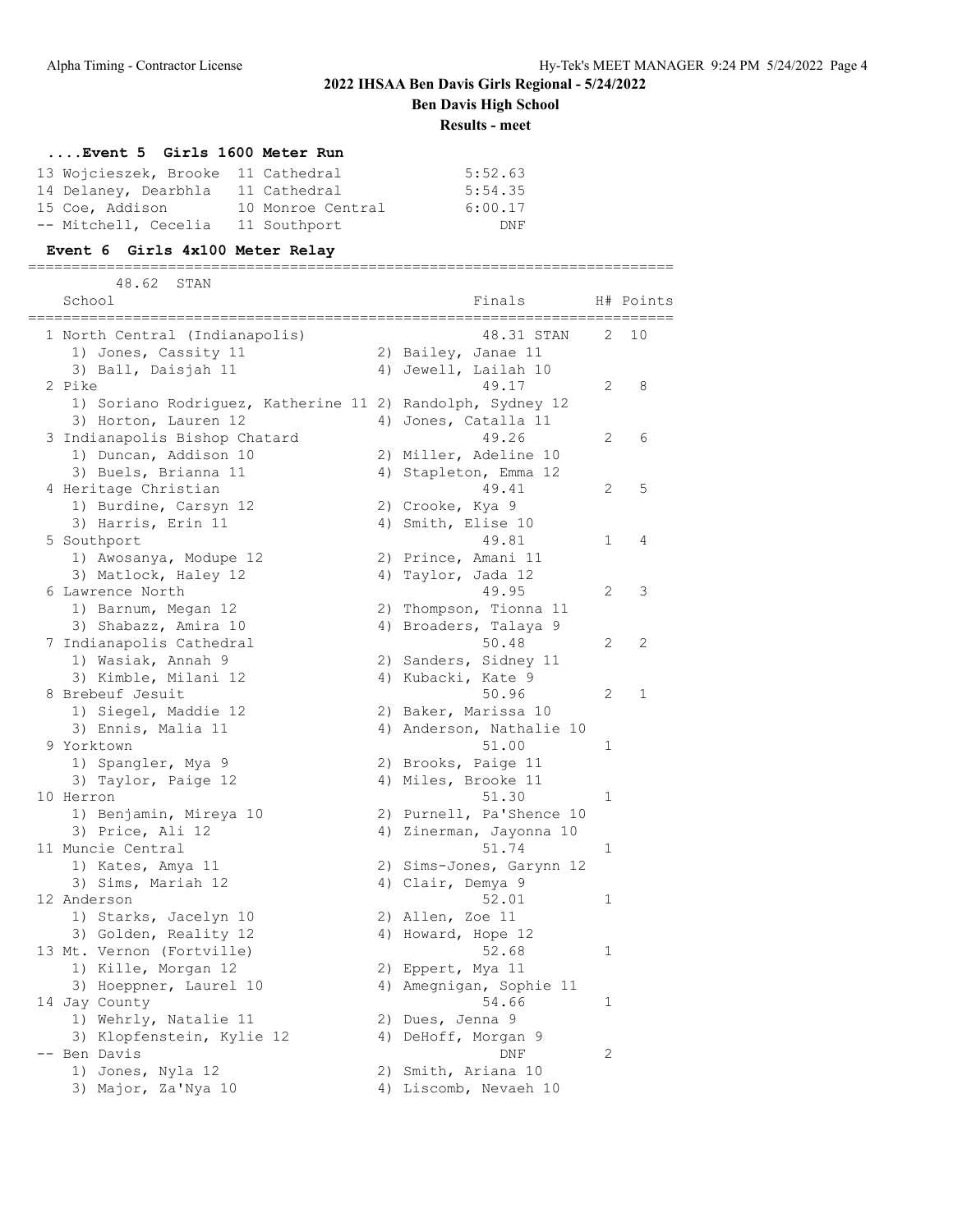**Ben Davis High School**

#### **Results - meet**

### **....Event 6 Girls 4x100 Meter Relay**

3) Oyetola, Mercy 9 4) Hearn, Neveah 9

-- Decatur Central and the control of exch 1 out of exch 1 out of exch 1

1) Wheeler, Jacey 11 2) Hydre Yusoff, Jameela 11

#### **Event 7 Girls 400 Meter Dash**

|  | 57.92 STAN                        |                                                 |            |                |                |
|--|-----------------------------------|-------------------------------------------------|------------|----------------|----------------|
|  | Name                              | Year School                                     | Finals     |                | H# Points      |
|  | 1 Elliott, Ramiah 12 North Centra |                                                 | 54.89 STAN |                | 2 10           |
|  | 2 Simmons, Kacyra                 | 12 Ben Davis                                    | 57.13 STAN | 2              | 8              |
|  | 3 Clay, Gia                       | 10 Pike                                         | 58.00      | $\overline{2}$ | 6              |
|  | 4 Mundy, Maya 11 Perry Meridian   |                                                 | 59.05      | $\overline{2}$ | 5              |
|  |                                   | 5 Burdine, Carsyn 12 Heritage Christian 1:00.26 |            | $\mathcal{L}$  | 4              |
|  | 6 Kokosa, Anna                    | 11 Ritter                                       | 1:01.08    | $\overline{2}$ | 3              |
|  | 7 Williams, Danielle 10 Ben Davis |                                                 | 1:01.72    | $\mathbf{1}$   | $\overline{2}$ |
|  | 8 Barnum, Megan                   | 12 Lawrence North                               | 1:02.50    | $\mathbf{1}$   | $\mathbf{1}$   |
|  | 9 Smith, Elise                    | 10 Heritage Christian                           | 1:02.82    | $\mathfrak{D}$ |                |
|  | 10 Overshiner, Alexan             | 12 Mt. Vernon (                                 | 1:03.09    |                |                |
|  | 11 Brown, Alecea                  | 12 Lawrence North                               | 1:03.78    |                |                |
|  | 12 Smith, Brianna                 | 10 Randolph Southern                            | 1:04.06    |                |                |
|  | 13 Richards, Natalie              | 12 Wes-Del                                      | 1:04.68    |                |                |
|  | 14 Bohanon, Sarah                 | 9 Delta                                         | 1:05.36    |                |                |
|  | 15 Bell, Caroline                 | 11 Chatard                                      | 1:06.16    |                |                |
|  | 16 Merchant, Bendu                | 9 Perry Meridian                                | 1:17.29    | $\mathfrak{D}$ |                |
|  |                                   |                                                 |            |                |                |

==========================================================================

#### **Event 8 Girls 300 Meter Hurdles**

| 45.44 STAN                               |                      |                           |                |                  |        |
|------------------------------------------|----------------------|---------------------------|----------------|------------------|--------|
| Name                                     | Year School          | Finals                    |                | H# Points        |        |
| 1 Sanders, Reese 12 Cathedral            |                      | 43.53 STAN 2 10           |                |                  |        |
| 2 Sowinski, Mary Bea 12 Chatard          |                      | $\overline{2}$ 8<br>45.72 |                |                  |        |
| 3 Jones, Catalla 11 Pike                 |                      | 46.13 2                   |                | 6                |        |
| 4 Purnell, Pa'Shence 10 Herron           |                      | 46.97                     |                | $2^{\circ}$<br>5 |        |
| 5 Campbell, Caitlyn 11 Winchester C      |                      | 47.46                     | $\overline{2}$ | $\overline{4}$   |        |
| 6 Felts, Grace 11 Chatard                |                      | 47.62                     |                | $2 \quad 3$      |        |
| 7 Stanfield, Anna 10 Mt. Vernon (        |                      | 48.01                     | 1              | $\mathcal{L}$    |        |
| 8 Schultze, Alaina 12 Heritage Christian |                      | 48.69                     | $\mathbf{1}$   | $\overline{1}$   | 48.681 |
| 9 Riley, Shamari 9 Lawrence North        |                      | 48.69                     |                |                  | 48.684 |
| 10 Villarias, Abi 11 Ritter              |                      | 49.12                     | $\overline{2}$ |                  |        |
| 11 Scott, Mariah                         | 12 Ben Davis         | 49.63                     |                |                  |        |
| 12 Boyd, Arissa                          | 12 North Centra      | 50.42                     |                |                  |        |
| 13 Kates, Amya                           | 11 Muncie Central    | 50.81                     |                |                  |        |
| 14 Springman, Sydney                     | 10 Eastern Hancock   | 51.15                     |                |                  |        |
| 15 Murphy, Makinsey 10 Jay County        |                      | 51.41                     |                |                  |        |
| -- Crooke, Kya                           | 9 Heritage Christian | DNF                       | 2              |                  |        |
|                                          |                      |                           |                |                  |        |

### **Event 9 Girls 800 Meter Run**

| $2:15.40$ STAN                           |                                    |                           |        |
|------------------------------------------|------------------------------------|---------------------------|--------|
| Name                                     | Year School                        | Finals                    | Points |
| 1 Farley, Gretchen<br>2 Ludington, Carol | 11 Park Tudor<br>12 Lawrence North | $2:15.02$ STAN<br>2:18.83 | 1 N    |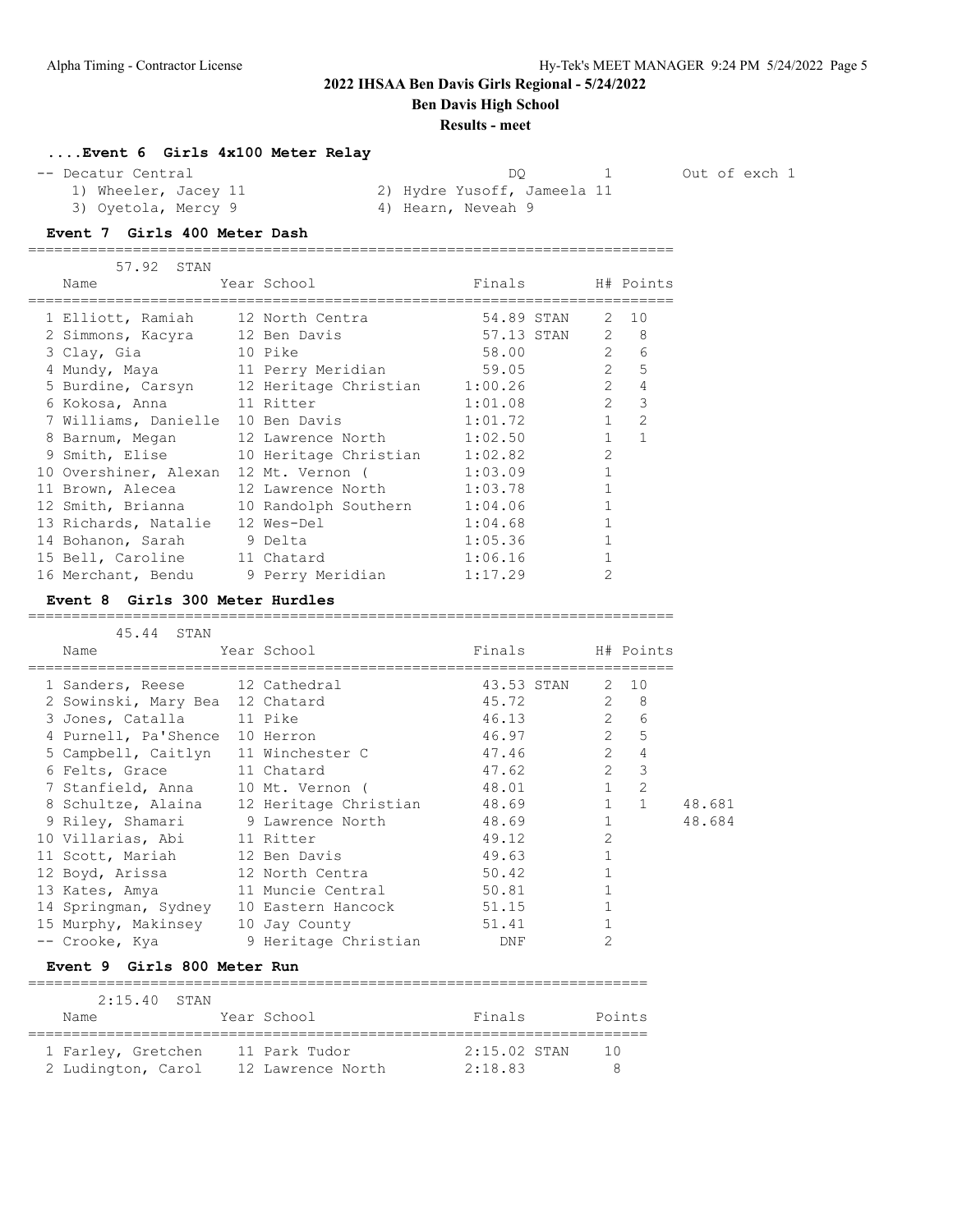## **2022 IHSAA Ben Davis Girls Regional - 5/24/2022 Ben Davis High School**

**Results - meet**

#### **....Event 9 Girls 800 Meter Run**

| 3 Jarrell, Ava        | 9 Pendleton Heights   | 2:22.40 | 6              |
|-----------------------|-----------------------|---------|----------------|
| 4 Vatnsdal, Emma      | 11 North Centra       | 2:22.96 | 5              |
| 5 Gibson, Charlee     | 9 Blue River Valley   | 2:24.24 | $\overline{4}$ |
| 6 Gordon, Evelyn      | 11 Heritage Christian | 2:26.81 | 3              |
| 7 Edwards, Mary       | 11 North Centra       | 2:27.10 | $\overline{2}$ |
| 8 Gantz, Alex         | 12 Chatard            | 2:27.97 | $\mathbf{1}$   |
| 9 Norris, Faith       | 10 Daleville          | 2:31.29 |                |
| 10 Bragg, Grace       | 11 Cathedral          | 2:32.32 |                |
| 11 Newhouse, Vanessa  | 10 Perry Meridian     | 2:34.85 |                |
| 12 Campbell, Ava      | 9 Southport           | 2:35.37 |                |
| 13 Bohanon, Olivia    | 11 Delta              | 2:40.33 |                |
| 14 Gross, Lily        | 10 Perry Meridian     | 2:42.28 |                |
| 15 Strange, Delaney   | 11 Muncie Central     | 2:46.90 |                |
| -- Southerland, Nicki | 10 Delta              | DNF     |                |

#### **Event 4 Girls 200 Meter Dash**

| 25.09 STAN         |                     |            |        |
|--------------------|---------------------|------------|--------|
| Name               | Year School         | Finals     | Points |
| 1 Elliott, Ramiah  | 12 North Centra     | 24.68 STAN | 10     |
| 2 Simmons, Kacyra  | 12 Ben Davis        | 25.11      | 8      |
| 3 Bailey, Janae    | 11 North Centra     | 25.36      | 6      |
| 4 Awosanya, Modupe | 12 Southport        | 25.51      | 5      |
| 5 Hall, Anyssa     | 12 New Castle       | 26.21      | 4      |
| 6 Randolph, Sydney | 12 Pike             | 26.32      | 3      |
| 7 Mundy, Maya      | 11 Perry Meridian   | 26.50      | 2      |
| 8 Ennis, Malia     | 11 Brebeuf Jesuit   | 26.65      |        |
| 9 Kerns, Alyvia    | 10 Lawrence Central | 26.95      |        |

=======================================================================

#### **Event 10 Girls 3200 Meter Run**

=======================================================================

| $10:53.59$ STAN                     |                      |                 |                |
|-------------------------------------|----------------------|-----------------|----------------|
| Name                                | Year School          | Finals          | Points         |
| 1 Southerland, Nicki 10 Delta       |                      | $10:23.96$ STAN | 10             |
| 2 Kennedy, Sophia 11 Park Tudor     |                      | 10:41.12 STAN   | 8              |
| 3 Martin, Kendall 12 Brebeuf Jesuit |                      | 10:52.06 STAN   | 6              |
| 4 Garten, Emily 9 Brebeuf Jesuit    |                      | 11:35.90        | 5              |
| 5 Carrell, Lydia 12 Mt. Vernon (    |                      | 11:41.59        | 4              |
| 6 Robles, Makayla 12 Delta          |                      | 11:54.78        | 3              |
| 7 Tipmore, Sophia 11 North Centra   |                      | 11:58.77        | $\overline{2}$ |
| 8 Mitchell, Cecelia                 | 11 Southport         | 12:00.13        |                |
| 9 Tezera, Samrawit                  | 10 North Centra      | 12:06.80        |                |
| 10 Keesling, Olivia                 | 12 Randolph Southern | 12:09.04        |                |
| 11 Garcia, Evelynn                  | 10 Southport         | 12:18.20        |                |
| 12 Harvey, Lydia                    | 11 New Castle        | 12:23.07        |                |
| 13 Jacob, Sarah 12 Ritter           |                      | 12:24.88        |                |
| 14 Schwab, Rachel                   | 10 Pike              | 12:27.85        |                |
| 15 Schmalz, Ayva                    | 12 Decatur Central   | 12:37.24        |                |
| 16 Pittman, Amaya                   | 9 Lawrence North     | 13:44.53        |                |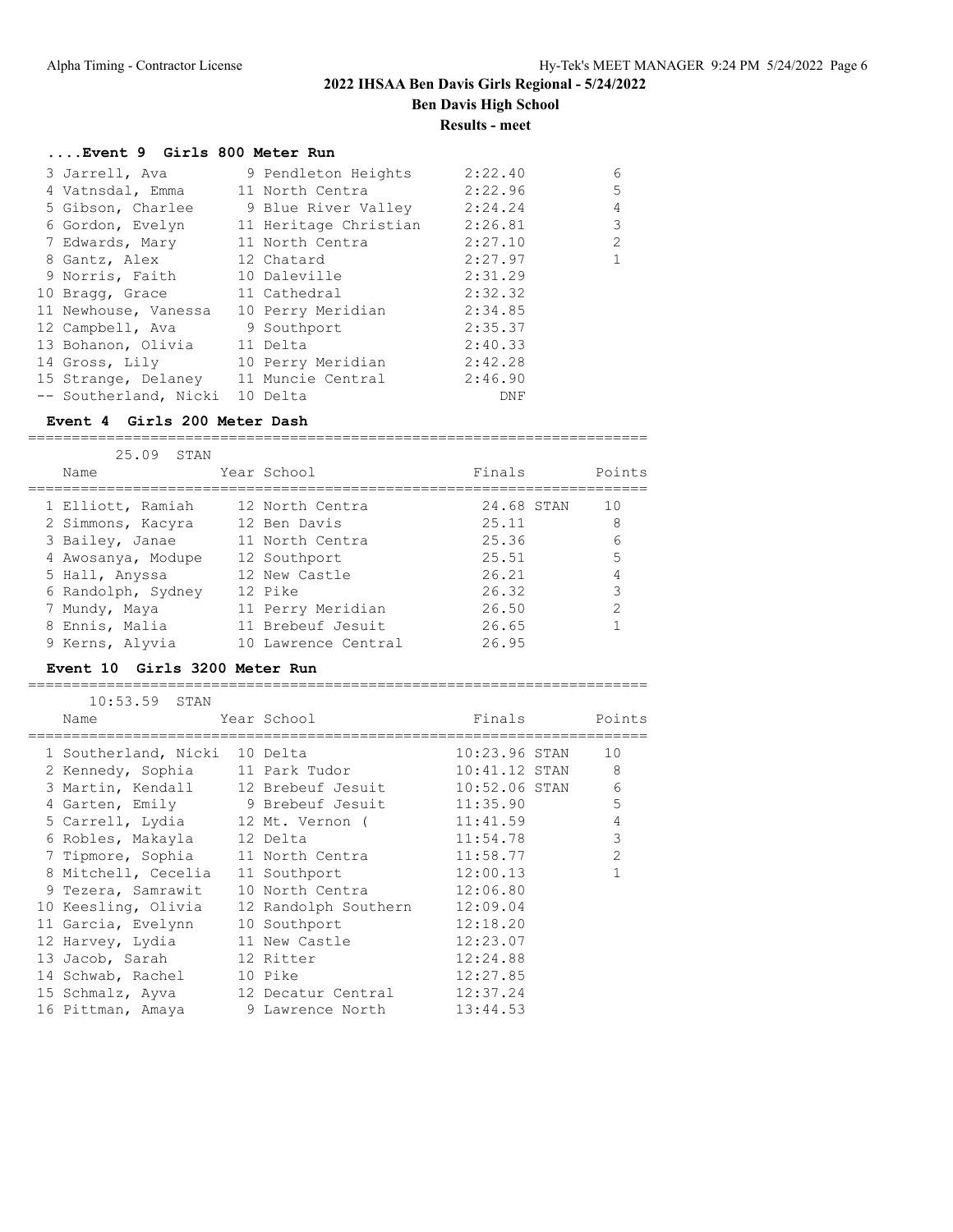**Ben Davis High School**

### **Results - meet**

#### **Event 11 Girls 4x400 Meter Relay**

| 3:58.43<br>STAN                |                             |   |           |
|--------------------------------|-----------------------------|---|-----------|
| School                         | Finals                      |   | H# Points |
| 1 North Central (Indianapolis) | 3:55.38 STAN                | 2 | 10        |
| 1) Jones, Cassity 11           | 2) Bailey, Janae 11         |   |           |
| 3) Jewell, Lailah 10           | 4) Elliott, Ramiah 12       |   |           |
| 2 Indianapolis Bishop Chatard  | 3:56.95 STAN                | 2 | 8         |
| 1) Duncan, Addison 10          | 2) Stickel, Mayan 12        |   |           |
| 3) Foley, Mara 12              | 4) Sowinski, Mary Bea 12    |   |           |
| 3 Indianapolis Cathedral       | 3:58.00 STAN                | 2 | 6         |
| 1) Kimble, Milani 12           | 2) Sanders, Sidney 11       |   |           |
| 3) Sanders, Reese 12           | 4) Kubacki, Kate 9          |   |           |
| 4 Pike                         | 4:04.22                     | 2 | 5         |
| 1) Randolph, Sydney 12         | 2) Jones, Catalla 11        |   |           |
| 3) Addison, Caressa 11         | 4) Clay, Gia 10             |   |           |
| 5 Ben Davis                    | 4:07.47                     | 2 | 4         |
| 1) Fields, Mariyah 12          | 2) Liscomb, Nevaeh 10       |   |           |
| 3) Simmons, Kacyra 12          | 4) Williams, Danielle 10    |   |           |
| 6 Southport                    | 4:08.72                     | 1 | 3         |
| 1) Awosanya, Modupe 12         | 2) Greulich, Skylar 11      |   |           |
| 3) Taylor, Jada 12             | 4) Prince, Amani 11         |   |           |
| 7 Herron                       | 4:10.03                     | 2 | 2         |
| 1) Fisherkeller, Hazel 12      | 2) Purnell, Pa'Shence 10    |   |           |
| 3) Zinerman, Jayonna 10        | 4) Harke, Neva 12           |   |           |
| 8 Lawrence North               | 4:10.48                     | 2 | 1         |
| 1) Barnum, Megan 12            | 2) Ludington, Carol 12      |   |           |
| 3) Brown, Alecea 12            | 4) Powell, Bailey 12        |   |           |
| 9 Yorktown                     | 4:11.91                     | 2 |           |
| 1) Miles, Brooke 11            | 2) Brooks, Paige 11         |   |           |
| 3) Taylor, Paige 12            | 4) Spangler, Mya 9          |   |           |
| 10 Park Tudor                  | 4:12.98                     | 1 |           |
| 1) Butler, Dominae 10          | 2) Moyers, Abby 10          |   |           |
| 3) Farley, Gretchen 11         | 4) Wilburn, Isabella 10     |   |           |
| 11 Winchester Community        | 4:15.36                     | 1 |           |
| 1) Craw, Zoey 11               | 2) Campbell, Caitlyn 11     |   |           |
| 3) Lacy, Ryanne 11             | 4) Burger, Lanie 9          |   |           |
| 12 Heritage Christian          | 4:15.79                     | 1 |           |
| 1) Burdine, Carsyn 12          | 2) Schultze, Alaina 12      |   |           |
| 3) Rouget, Lilyana 12          | 4) Smith, Elise 10          |   |           |
| 13 Delta                       | 4:19.90                     | 1 |           |
| 1) Thorpe, Rebekah 12          | 2) Bohanon, Sarah 9         |   |           |
| 3) Bohanon, Olivia 11          | 4) Southerland, Nicki 10    |   |           |
| 14 Mt. Vernon (Fortville)      | 4:24.36                     | 1 |           |
| 1) Gasiorek, Emma 10           | 2) Stanfield, Anna 10       |   |           |
| 3) Tharp, Morgan 12            | 4) Overshiner, Alexandra 12 |   |           |
| 15 Perry Meridian              | 4:26.22                     | 1 |           |
| 1) Gross, Lily 10              | 2) Mundy, Maya 11           |   |           |
| 3) Merchant, Bendu 9           | 4) Newhouse, Vanessa 10     |   |           |
| 16 Eastern Hancock             | 4:28.27                     | 1 |           |
| 1) Sotelo, Stephanie 9         | 2) Meyer, Ellie 9           |   |           |
|                                |                             |   |           |
| 3) Evans, Olivia 9             | 4) Koch, Cameron 11         |   |           |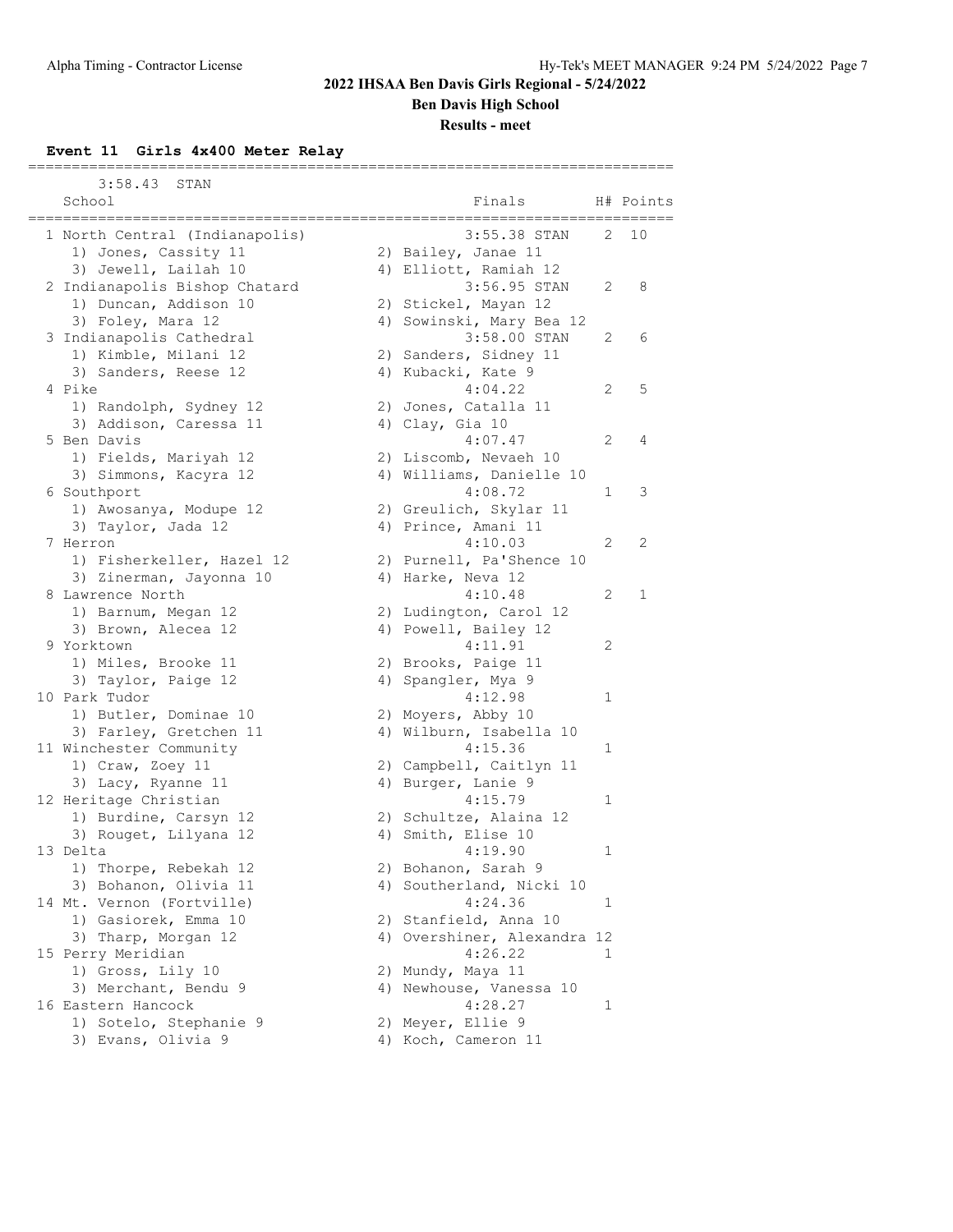**Ben Davis High School**

**Results - meet**

**Event 12 Girls Long Jump**

| 17-08.75 STAN                                                                                                                                                                                                                             |              |
|-------------------------------------------------------------------------------------------------------------------------------------------------------------------------------------------------------------------------------------------|--------------|
| reserved by the set of the set of the set of the set of the set of the set of the set of the set of the set of<br>Set of the set of the set of the set of the set of the set of the set of the set of the set of the set of the s<br>Name |              |
| 1 Awosanya, Modupe 12 Southport 18-09.00 STAN 10<br>17-08 18-05 18-06 FOUL 18-00 18-09                                                                                                                                                    |              |
| 2 Williams, Trinity 11 Pike 17-00.00 8<br>15-04.50 15-11.50 15-07 16-06.50 17-00 16-03.50                                                                                                                                                 |              |
| 3 Kramer, Karsyn 11 Cathedral 16-09.00 6<br>15-11.50 15-11.75 13-07 16-09 16-08.50 16-04                                                                                                                                                  |              |
| 4 Stapleton, Emma 12 Chatard 16-08.50<br>15-11.75 15-04.50 16-08.50 16-04 16-00 16-08.50                                                                                                                                                  | 5            |
| 5 Keesling, Kendra 11 Delta 16-08.00 4<br>16-08 FOUL 16-06 FOUL 16-02 16-02                                                                                                                                                               |              |
| 6 Bailey, Mi'Kya 10 Lawrence Central 16-04.00<br>$15-08$ $16-03.50$ $15-03$ $15-00$ $16-04$ $14-09.50$                                                                                                                                    | 3            |
| 7 Newman, Ariel 11 Muncie Central 16-01.50<br>15-04 16-00 16-01.50 FOUL FOUL FOUL                                                                                                                                                         | 2            |
| 8 Bostic, Aubrey 9 North Centra 16-00.00<br>13-03.50 14-07.50 16-00 14-05.50 14-01 14-08                                                                                                                                                  | $\mathbf{1}$ |
| 9 Bell, Caroline 11 Chatard 15-09.50<br>15-07 15-03 15-05 15-06.50 15-09.50 15-07                                                                                                                                                         |              |
| 10 Helloms, London 9 Lawrence North 15-05.50<br>15-05 14-11 15-05.50                                                                                                                                                                      |              |
| 11 Barnes, Ellie 9 Cathedral 15-05.00<br>15-05 FOUL 15-04.50                                                                                                                                                                              |              |
| 12 Baker, Marissa 10 Brebeuf Jesuit J15-05.00<br>15-05 FOUL FOUL                                                                                                                                                                          |              |
| 13 Schoenlein, Mariah 9 Winchester C 15-04.00<br>15-01 14-10 15-04                                                                                                                                                                        |              |
| 14 Fields, Mariyah 12 Ben Davis 14-11.00<br>FOUL 14-06 14-11                                                                                                                                                                              |              |
| 15 Gasiorek, Emma 10 Mt. Vernon (13-11.00<br>FOUL 11-08.50 13-11                                                                                                                                                                          |              |

#### **Event 13 Girls High Jump**

| $5 - 04.00$ STAN                                                      |                                                                                                                             |               |   |
|-----------------------------------------------------------------------|-----------------------------------------------------------------------------------------------------------------------------|---------------|---|
| Name                                                                  | Year School                                                                                                                 | Finals Points |   |
|                                                                       | 1 Crooke, Kya (a) 9 Heritage Christian 5-06.00 STAN 10<br>$4-10$ 5-00 5-01 5-02 5-03 5-04 5-06 5-08<br>P P P P P O<br>O XXX |               |   |
| 2 Carr, Amya (11 Wapahani<br>$4-10$ 5-00 5-01 5-02<br>O O O XXX       |                                                                                                                             | $5 - 01.00$   | 8 |
| $4-10$ 5-00 5-01 5-02<br>xo xo xxx<br>$\cap$                          | 3 Madden, Ally 12 Blue River Valley 55-01.00                                                                                |               | 6 |
| $4-10$ 5-00 5-01 5-02<br>XO XXO XO XXX                                | 4 Baker, Marissa 10 Brebeuf Jesuit J5-01.00                                                                                 |               | 5 |
| 5 Taylor, Paige 12 Yorktown<br>$4 - 10$ 5 - 00 5 - 01<br>XO.<br>XXX X |                                                                                                                             | $5 - 00.00$   |   |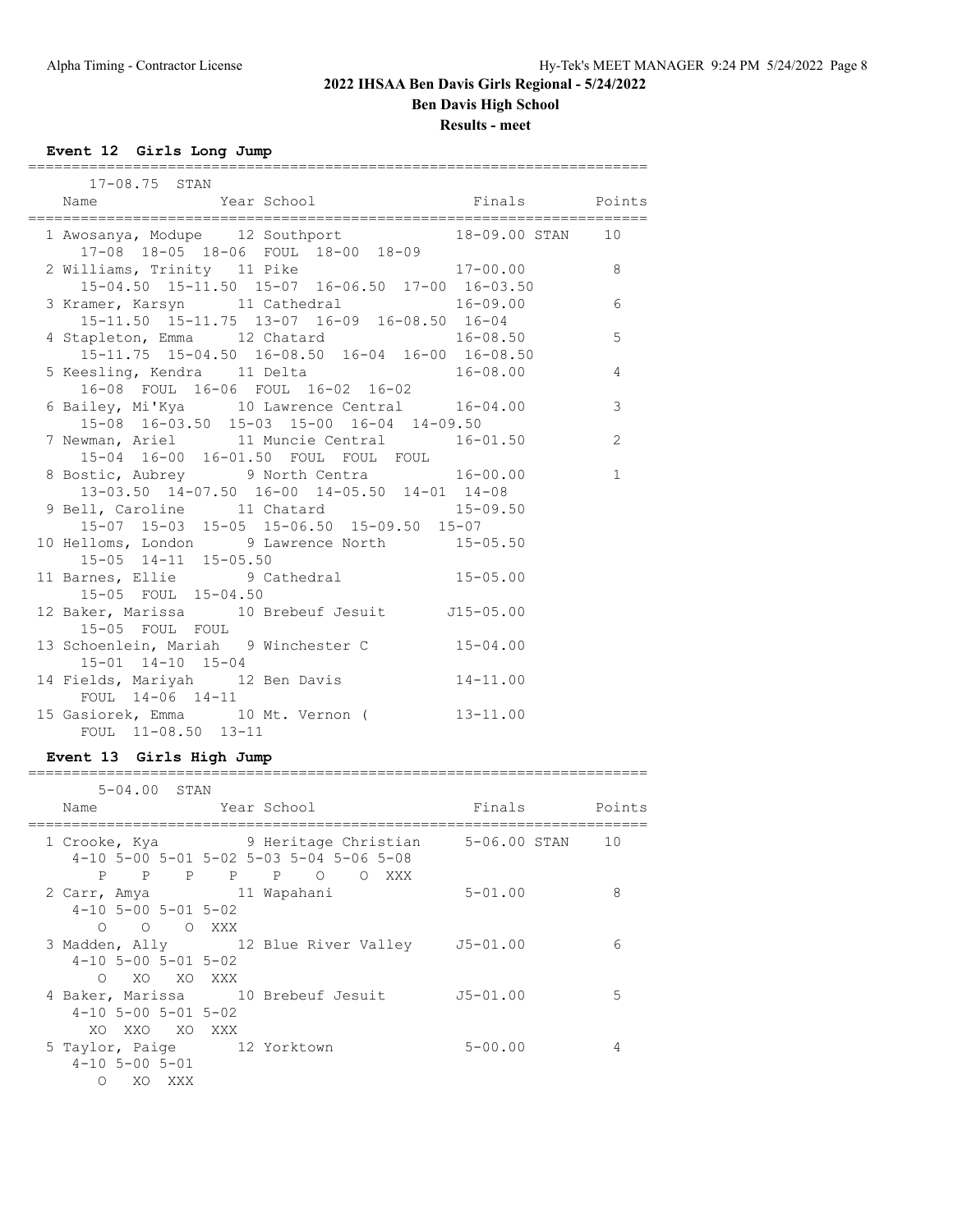## **2022 IHSAA Ben Davis Girls Regional - 5/24/2022 Ben Davis High School**

**Results - meet**

| Event 13 Girls High Jump                                            |                                                |          |             |
|---------------------------------------------------------------------|------------------------------------------------|----------|-------------|
| $4 - 10$ 5-00 5-01<br>XXO XO XXX                                    | 6 Supe, Anna 11 Park Tudor                     | J5-00.00 | 2.50        |
| 6 Stebbins, Mabrey 11 Delta<br>$4 - 10$ 5 - 00 5 - 01<br>XXO XO XXX |                                                | J5-00.00 | 2.50        |
| $4 - 10$ 5-00<br>O XXX                                              | 8 Lemasters, Maryava 11 Perry Meridian 4-10.00 |          | $\mathbf 1$ |
| $4 - 10$ 5-00<br>XO XXX                                             | 9 Muhlenkamp, Molly 10 Jay County 54-10.00     |          |             |
| -- Jones, Leilani 9 Lawrence North<br>$4 - 10$<br>XXX               |                                                | NH       |             |
| -- Schoenlein, Mariah 9 Winchester C<br>$4 - 10$<br>XXX             |                                                | NH       |             |
| -- Newman, Ariel 11 Muncie Central<br>$4 - 10$<br>XXX               |                                                | NH       |             |
| -- Sims, Nyla 10 Ben Davis<br>$4 - 10$<br>XXX                       |                                                | NH       |             |
| -- Woodard, Miranda 9 Decatur Central<br>$4 - 10$<br>XXX            |                                                | NH       |             |
| -- Egan, Isabel 10 Perry Meridian<br>$4 - 10$<br>XXX                |                                                | NH.      |             |
| -- Dues, Jenna<br>$4 - 10$<br><b>XXX</b>                            | 9 Jay County                                   | NH.      |             |
| -- Meyer, Ellie 9 Eastern Hancock<br>$4 - 10$<br>XXX                |                                                | NH       |             |

### **Event 14 Girls Discus Throw**

======================================================================= 127-00 STAN

| TZITUU DIAN |                                                                                                       |                   |        |
|-------------|-------------------------------------------------------------------------------------------------------|-------------------|--------|
| Name        | Year School                                                                                           | Finals            | Points |
|             | 1 Gooch, Tracey 12 North Centra                                                                       | 128-09.00 STAN 10 |        |
|             | 115-11 123-09 128-09 121-11 FOUL FOUL<br>2 Bilbrey, Gabi 11 Jay County 116-00.00                      |                   | 8      |
|             | 109-02 FOUL 110-05 FOUL 116-00 103-11<br>3 Bowman, Alaina 10 New Castle 111-10.00                     |                   | 6      |
|             | 103-05 100-00 91-07 100-03 100-05 111-10<br>4 Gelfius, Ashleigh 10 Lawrence North 109-07.00           |                   | .5     |
|             | 106-05 102-11 109-07 102-11 106-01 104-09<br>5 Garnett, Aliseonna 11 Decatur Central 107-02.00        |                   |        |
|             | 105-04 FOUL 92-09 94-02 107-02 104-11                                                                 |                   | 3      |
|             | 6 Tran, Katie $10$ Decatur Central $105-11.00$<br>$104-09$ $101-08$ $103-02$ $105-11$ $90-11$ $93-05$ |                   |        |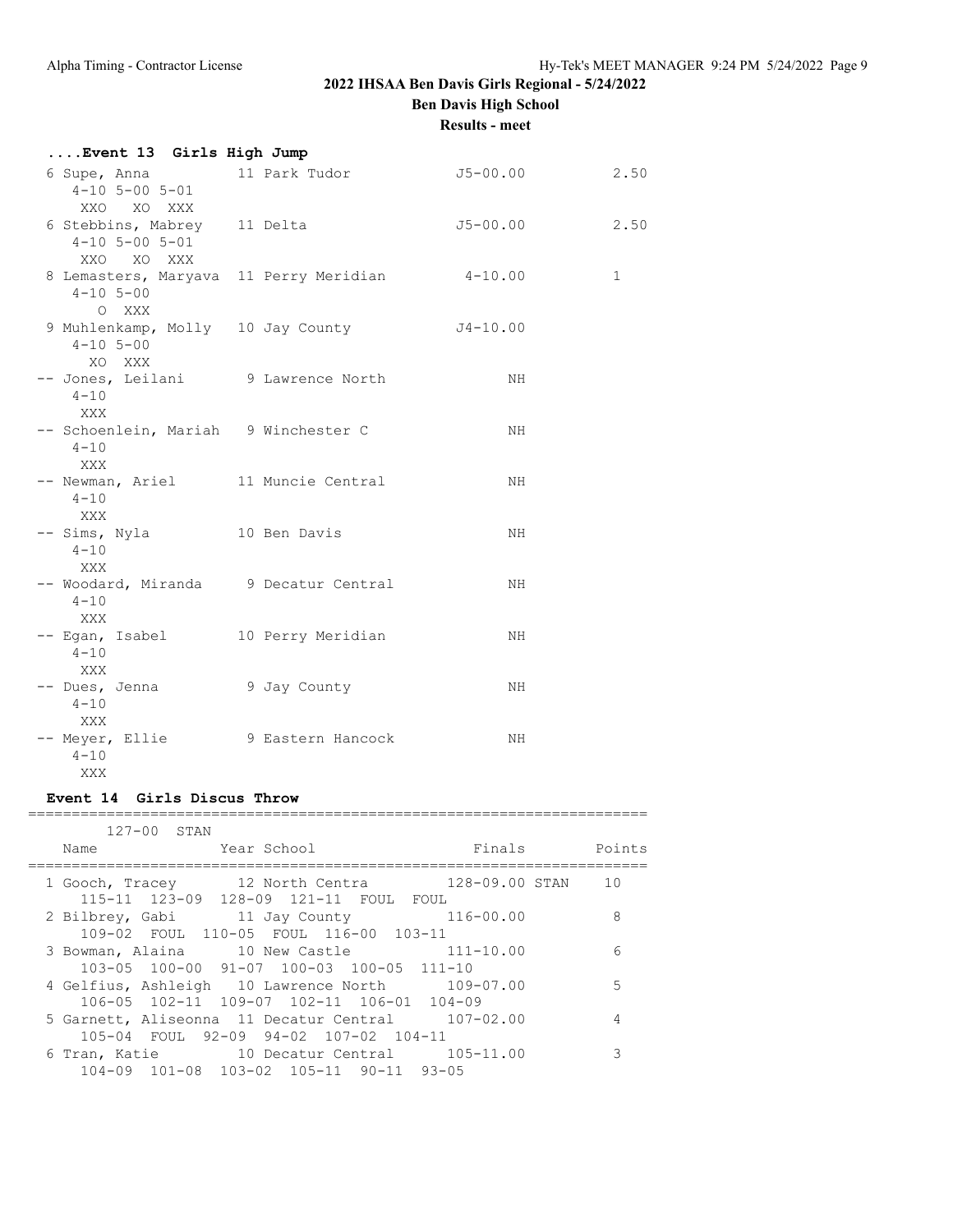# **Ben Davis High School**

## **Results - meet**

## **....Event 14 Girls Discus Throw**

| 7 Tremble, Jayla      11 Mt. Vernon (       J105-11.00 |              | 2 |
|--------------------------------------------------------|--------------|---|
| FOUL 105-11 103-05 92-06 100-05 95-01                  |              |   |
| 8 Wilcher, Sarah 12 Park Tudor 5105-11.00              |              | 1 |
| FOUL 99-02 101-09 102-07 105-11 FOUL                   |              |   |
| 9 Love, Jennah 10 Wes-Del 104-02.00                    |              |   |
| 104-02 101-09 101-02 100-04 100-10 95-01               |              |   |
| 10 Sitzman, Alexandra 12 Perry Meridian 101-06.00      |              |   |
| 86-05 93-02 101-06                                     |              |   |
| 11 Farmer, Sami 12 Monroe Central 99-04.00             |              |   |
| $91-09$ $87-09$ $99-04$                                |              |   |
| 12 Hodges, Cheyenne 12 Pike                            | $97-08.00$   |   |
| 97-08 FOUL FOUL                                        |              |   |
| 13 Nesmith, Savannah 11 Brebeuf Jesuit 93-09.00        |              |   |
| $93 - 07$ $90 - 09$ $93 - 09$                          |              |   |
| 14 Velasquez, Mckinzi 12 North Centra 93-08.00         |              |   |
| 93-08 89-08 88-11                                      |              |   |
| 15 Vargas, Tiamaya 12 Muncie Central 93-03.00          |              |   |
| 93-03 83-00 FOUL                                       |              |   |
| 16 Thompson, Anna 11 Chatard                           | $79 - 11.00$ |   |
| 79-11 FOUL FOUL                                        |              |   |

## **Event 15 Girls Shot Put**

| 40-09.25 STAN                                                                                                                               |               |
|---------------------------------------------------------------------------------------------------------------------------------------------|---------------|
|                                                                                                                                             |               |
| 1 Higgins, Malena 12 Anderson 12 42-02.75 STAN 10                                                                                           |               |
| 40-01 40-08 40-08.50 39-00.50 39-10 42-02.75<br>2 Wooden, Lariah 10 Attucks 40-07.50 8<br>40-07.50 FOUL 40-07.25 FOUL FOUL 37-02            |               |
| $40-07.50$ FOUL $40-07.25$ FOUL FOUL 37-02<br>3 Garnett, Aliseonna 11 Decatur Central $40-01.50$<br>FOUL 36-02 37-09.50 FOUL 39-11 40-01.50 | 6             |
| 4 Nesmith, Savannah 11 Brebeuf Jesuit 38-04.00<br>35-11 38-01.25 37-01 38-04 37-11.25 36-01                                                 | 5             |
| 5 Moore, Aliyah 12 Lawrence Central 538-04.00 4<br>35-05 37-06.50 38-04 37-10 36-08.50 35-07.50                                             |               |
| 6 Moore, Gretchen 11 Yorktown 38-03.00<br>37-09.50 38-03 38-01 36-09 36-11.75 37-07.75                                                      | $\mathcal{S}$ |
| 7 Butler, Courtney 11 Ben Davis 36-05.50                                                                                                    | 2             |
| FOUL FOUL 36-01.25 34-06.25 36-05.50 FOUL<br>8 Farmer, Sami 12 Monroe Central 35-02.75                                                      | $\mathbf{1}$  |
| 34-02 34-03.50 34-10 33-00 35-02.75 32-10.50<br>9 Pagach, Kristin 12 Speedway 34-08.25                                                      |               |
| 33-06.25 FOUL 34-08.25 FOUL 33-02.50 FOUL<br>10 Thomas, Jamaya 9 Lawrence North 34-07.50                                                    |               |
| $32-09$ $34-01.75$ $34-07.50$                                                                                                               |               |
| 34-07.50 33-08.25 33-06.50<br>12 Sitzman, Alexandra 12 Perry Meridian 34-04.00                                                              |               |
| $34 - 04$ $30 - 11$ $32 - 01$<br>13 Warfel, Whitney 11 Pendleton Heights 34-03.25                                                           |               |
| $34-02.75$ $34-00.25$ $34-03.25$<br>$33 - 08.75$<br>14 Hodges, Cheyenne 12 Pike<br>FOUL 33-08.50 33-08.75                                   |               |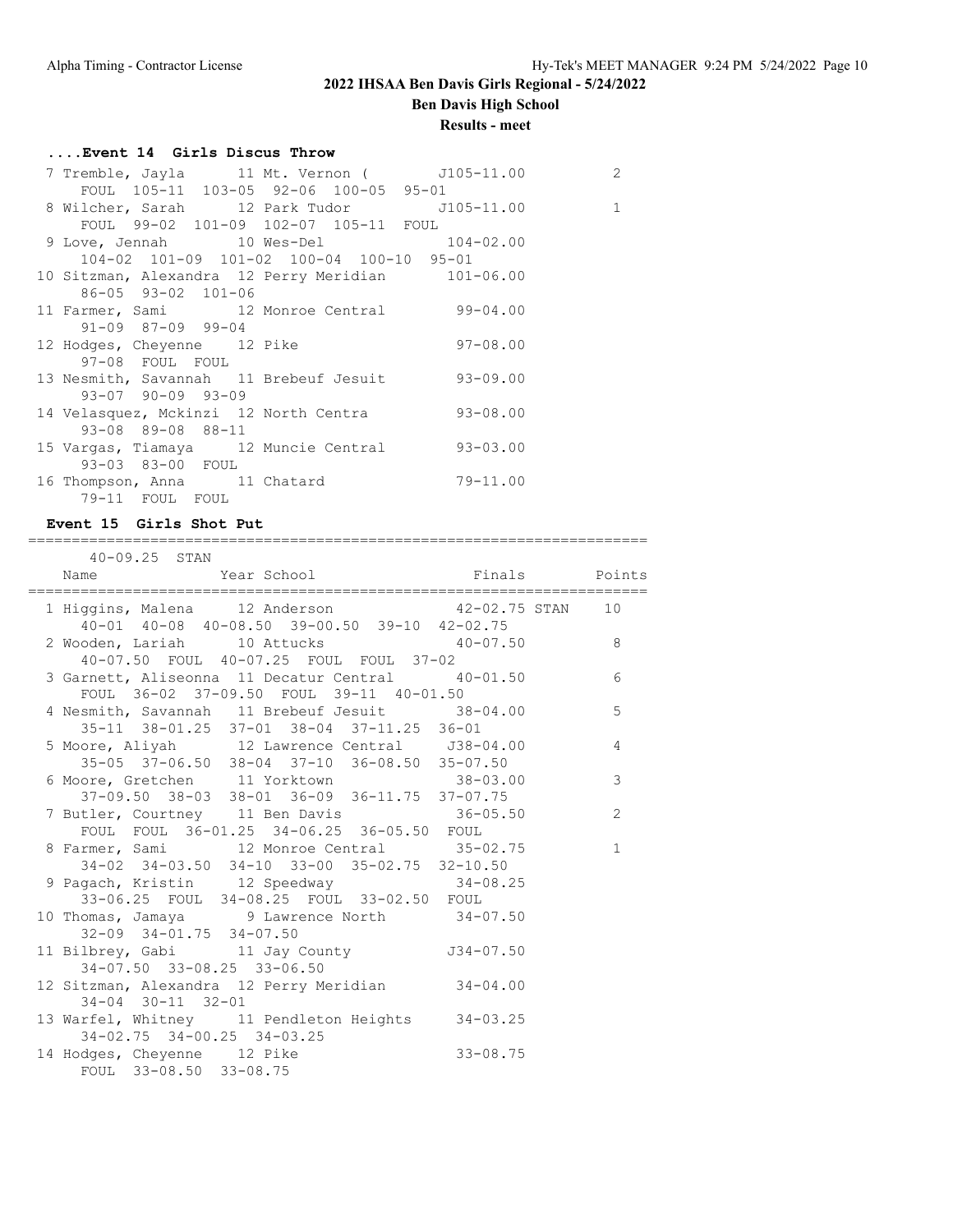**Ben Davis High School**

**Results - meet**

### **....Event 15 Girls Shot Put**

| 15 Hence, Olivia                       | 12 Pike        | $33 - 06.00$ |
|----------------------------------------|----------------|--------------|
| 31-11.50 33-06 32-11                   |                |              |
| 16 Chandler, Amya                      | 9 North Centra | $33 - 04.75$ |
| $31 - 02.25$ $33 - 04.75$ $32 - 01.50$ |                |              |

#### **Event 16 Girls Pole Vault**

| __<br>______             | ---------------------------------<br>__<br>_________<br>___ |
|--------------------------|-------------------------------------------------------------|
| $\overline{\phantom{0}}$ | A N                                                         |

| Name                                | Year School                                                               | Finals        | Points       |     |
|-------------------------------------|---------------------------------------------------------------------------|---------------|--------------|-----|
|                                     | 1 Swart, Kailee 11 Cathedral                                              | 12-06.00 STAN | 10           |     |
|                                     | 8-00 8-06 9-00 9-06 10-00 10-03 10-06 10-09 11-00 11-03 12-00 12-06 12-09 |               |              |     |
|                                     | PPP PPP PPP PPP PPP PPP O P P O XO XXO                                    |               |              | XXX |
|                                     | 2 Jung, Quinlyn 11 Brebeuf Jesuit 10-00.00                                |               | 8            |     |
|                                     | $8-00$ $8-06$ $9-00$ $9-06$ $10-00$ $10-03$                               |               |              |     |
|                                     | PPP PPP OXXO O<br>XXX                                                     |               |              |     |
|                                     | 3 Weigand, Kate 10 Park Tudor 510-00.00                                   |               | 6            |     |
|                                     | 8-00 8-06 9-00 9-06 10-00 10-03                                           |               |              |     |
|                                     | PPP PPP XO O XO XXX                                                       |               |              |     |
|                                     | 4 Harke, Neva 12 Herron                                                   | $9 - 06.00$   | 5            |     |
|                                     | $8 - 00$ $8 - 06$ $9 - 00$ $9 - 06$ $10 - 00$                             |               |              |     |
|                                     | PPP PPP 0 0 XXX                                                           |               |              |     |
|                                     | 5 Riegle, Missy 11 Muncie Burris 59-06.00                                 |               | 3.50         |     |
|                                     | $8 - 00$ $8 - 06$ $9 - 00$ $9 - 06$ $10 - 00$                             |               |              |     |
|                                     | PPP PPP XO O XXX                                                          |               |              |     |
|                                     | 5 Danilson, Ainsley 10 Cathedral                                          | $J9-06.00$    | 3.50         |     |
|                                     | $8-00$ $8-06$ $9-00$ $9-06$ $10-00$                                       |               |              |     |
|                                     | PPP XO O O XXX                                                            |               |              |     |
| 7 Price, Ali                        | 12 Herron                                                                 | $J9-06.00$    | 2            |     |
|                                     | $8 - 00$ $8 - 06$ $9 - 00$ $9 - 06$ $10 - 00$                             |               |              |     |
|                                     | PPP PPP XXO XO XXX                                                        |               |              |     |
|                                     | 8 Potter, Isabelle 11 Perry Meridian J9-06.00                             |               | $\mathbf{1}$ |     |
|                                     | $8 - 00$ $8 - 06$ $9 - 00$ $9 - 06$ $10 - 00$                             |               |              |     |
| XO.                                 | O XXO XXO XXX                                                             |               |              |     |
|                                     | 9 Stapleton, Emma 12 Chatard                                              | $9 - 00.00$   |              |     |
| $8 - 00$ $8 - 06$ $9 - 00$ $9 - 06$ |                                                                           |               |              |     |
| PPP 0 0 XXX                         |                                                                           |               |              |     |
|                                     | 10 Green, Madison 12 Ritter                                               | $8 - 00.00$   |              |     |
| $8 - 008 - 06$                      |                                                                           |               |              |     |
| O XXX                               |                                                                           |               |              |     |
| 11 Mil, Maria                       | 10 New Castle J8-00.00                                                    |               |              |     |
| 8-00 8-06                           |                                                                           |               |              |     |
| XXO XXX                             |                                                                           |               |              |     |
|                                     | -- Amegnigan, Sophie 11 Mt. Vernon (                                      | NH            |              |     |
| $8 - 00$                            |                                                                           |               |              |     |
| XXX                                 |                                                                           |               |              |     |
|                                     | -- Davis, Rylee 12 Yorktown                                               | NH            |              |     |
| $8 - 00$                            |                                                                           |               |              |     |
| XXX                                 |                                                                           |               |              |     |
|                                     | -- Carabello, Gianali  11 Muncie Central                                  | ΝH            |              |     |
| $8 - 00$                            |                                                                           |               |              |     |
| <b>XXX</b>                          |                                                                           |               |              |     |
| $8 - 00$                            | -- Shebeshi, Maya 12 Perry Meridian                                       | NH            |              |     |
|                                     |                                                                           |               |              |     |
| XXX                                 |                                                                           |               |              |     |